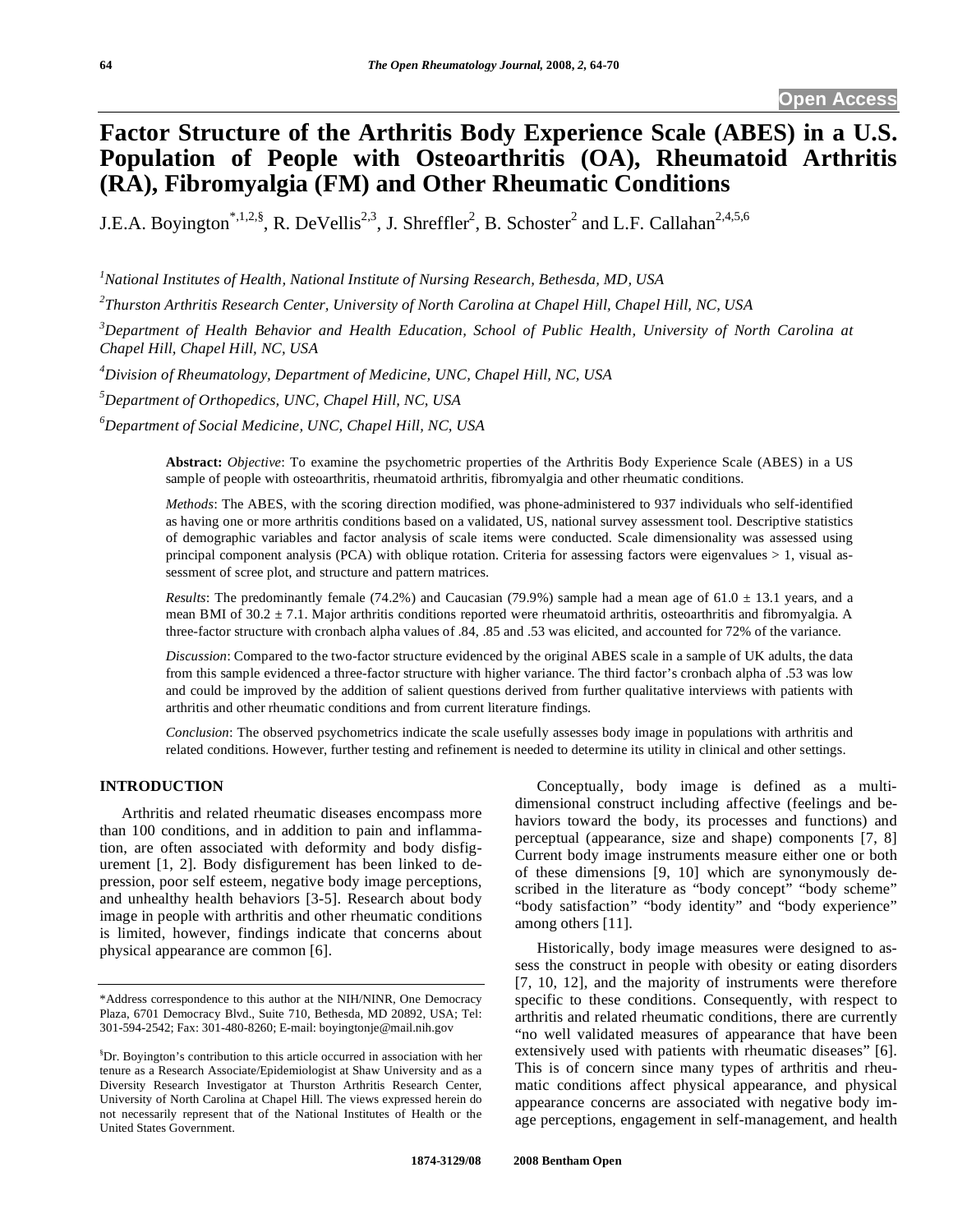outcomes [7, 13]. Additionally, studies about body image in these populations are limited and also currently difficult to conduct because of the lack of validated instruments.

 The need to change this situation has led to the development of an arthritis-specific body image instrument recently featured in a publication of the *Scandinavian Journal of Rheumatology*. Showcased in a study of 40 people with ankylosing spondylitis was an instrument titled the Arthritis Body Experience Scale (ABES) [14]. The ABES was developed in England in a sample of 119 people with various types of arthritis [15]. Using patient interviews, current literature findings and expert opinions, a 15-item instrument was reportedly generated, and through factor analysis reduced to a 9-item, 2 subscale instrument which correlated with a validated, generic body image instrument, the Body Satisfaction Scale (BSS) [16]. Since its development in the original study, the 9-item ABES has however been featured in only the one study noted above [14] and was limited to one type of arthritis, specifically, ankylosing spondylitis. In that study, correlations with measures related to body image were reported, but no findings of the psychometrics were presented. As such the dimensionality and performance of the ABES in other populations of people with arthritis and other rheumatic conditions is still unknown. In light of the scarcity of measures of appearance that are specific for arthritis and arthritis-related disease populations, it is important that further assessments of the performance of the ABES as a tool for body image assessments be conducted.

 This paper presents findings of a study the "Variations in Body Image" (VBIA) study which purposed to assess variations in body image perceptions, pain and limitations in activity of daily living among people with arthritis and related rheumatic conditions. Since, body image was a major parameter of interest of this study, there was a need to find valid instruments for assessing this factor and hence the assessment of the ABES, whose findings are being reported in this paper. Details of both this study and the parent study in which it was nested are described in detail in the methods section.

# **MATERIALS AND METHODOLOGY**

# **Sample**

 In 2001 family practice settings in urban and rural communities across the state of North Carolina were recruited into a unique, state-wide, practice based research network, officially titled the North Carolina Family Medicine Research Network (NC-FM-RN) [17]. Adult patrons of the family practice settings were recruited to form a research cohort, which was enriched with new participants in 2004 and 2005. Currently the network includes twenty-five family practice settings and more than 4000 individuals.

 The parent study of this VBIA study was initiated in 2004. At that time 2420 individuals from the NC-FM-RN cohort were recruited and administered a phone survey which assessed individual and community determinants of chronic disease outcomes. In 2006 a second follow-up phone survey was embarked upon for the parent study and the VBIA study was then designed and inserted into the parent study. From the eligible pool of 2420 initial participants in the parent study's first survey, 1541 individuals were eligible

for the second survey and were administered the survey in 2006. From that pool of 1541, a total of 937 individuals selfidentified as having one or more arthritis and arthritis-related conditions. This group of 937 served as the sample for the VBIA study and was administered the ABES instrument. The total participation rate for the parent study in 2006 was 63.7%. All research protocol and methods for the parent study, this sub-study, and the NC-FM-RN were reviewed and approved by the University of North Carolina Medical Institutional Review Board.

# **Measures**

 In addition to the ABES, which was the instrument of interest in this VBIA study, socio-demographic measures were also assessed and included age, race, gender, education, body mass index (BMI) and income levels. Age was gathered using date of birth and was converted to years during the analysis. Race was categorized as non-Hispanic white, non-Hispanic black or other. Education was collected in several levels but was subsequently categorized as  $0 =$  less than high school,  $1 =$  high school and  $2 =$  greater than high school. Using the formula BMI = weight in kilo $grams/(height in meters)<sup>2</sup>, self-reported weight in pounds$ was converted to kilograms, and height in feet and inches, to meters, to determine individuals' BMI. Income was measured in the following 6 general categories:  $1 =$  less than  $$15K; 2 = \ge $15K \text{ and } < $30K; 3 = \ge $30K \text{ and } < $45K; 4 =$  $\geq$  \$45K and < \$60K; 5 =  $\geq$  \$60K and < \$75K and 6 =  $>$ \$75K. Arthritis status was determined using the 2003 arthritis module of the Behavioral Risk Factor Surveillance Survey (BRFSS). The BRFSS is a United States Centers for Disease Control and Prevention (CDC) validated survey tool used by state health departments to monitor health risk and health behaviors. The 2003 arthritis module included the questions "Have you EVER been told by a doctor or other health professional that you had [*specific arthritis*]? Affirmative responses were further validated by asking the participants to specify the arthritis type using response options that included osteoarthritis (OA), rheumatoid arthritis (RA), fibromyalgia (FM), lupus, and gout among others [18].

# **ABES Instrument**

 The original ABES is a composite of two subscales individually titled *Body Totality* and *Body Self Consciousness.*  The instrument consists of 9 items anchored on a 10-point Likert scale. The anchor responses are  $1 = 'strongly disagree'$ and  $10 =$  'strongly agree'. The first 5 items are grouped under the *Body Totality* section and the next 4 items under the *Body Self Consciousness* section. As listed the *Body Totality*  section includes the items:

- **1. I am happy with my body-**
- **2. I am happy with my posture–**
- **3. I am happy with the way I walk-**
- **4. My body is physically attractive-**
- **5. I am concerned with the physical fitness of my body-**

 The remaining 4 items under the *Body Self Consciousness* section are

**6. I am self-conscious about my body-**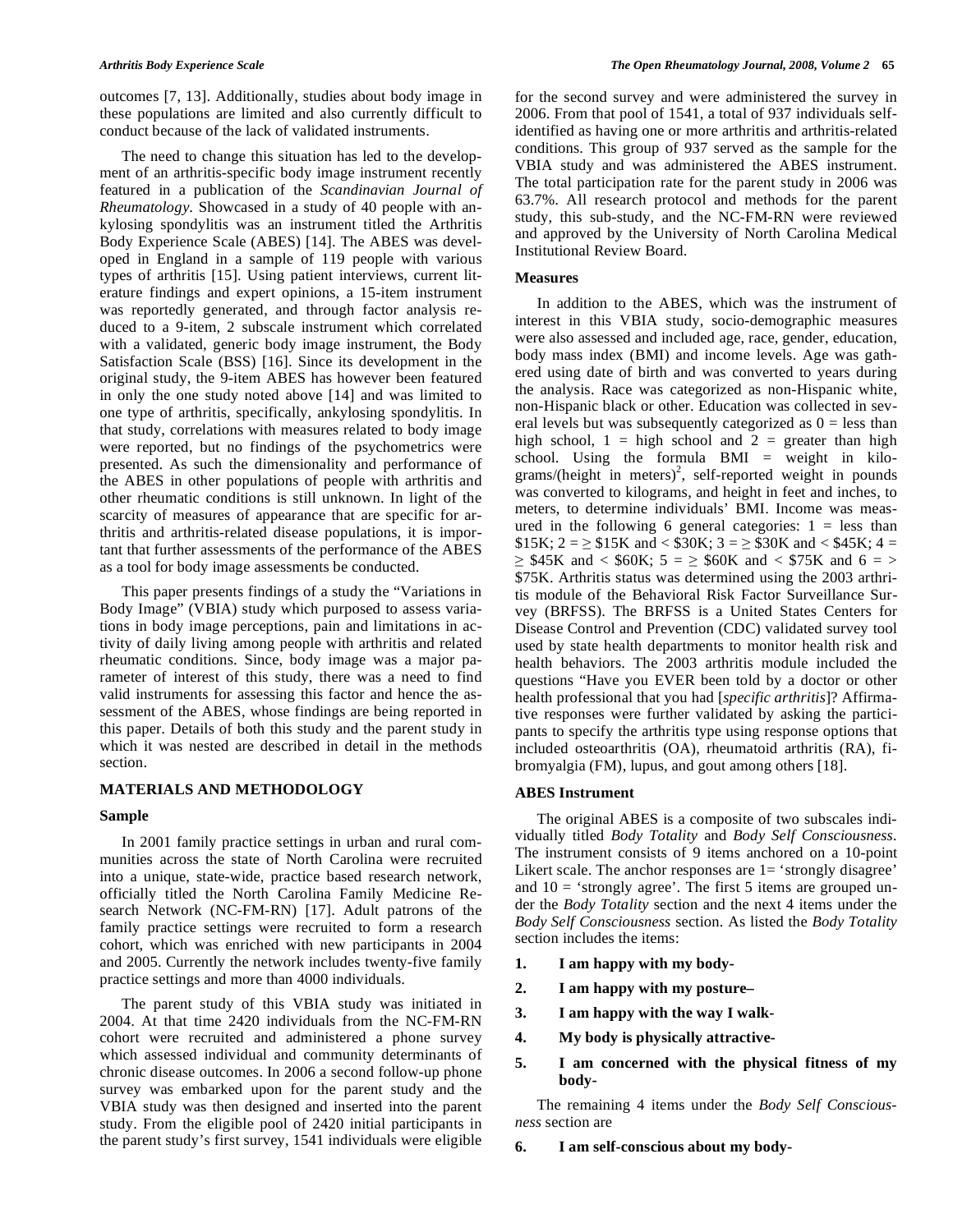- **7. I am self-conscious about the parts of my body affected by arthritis that are visible to others-**
- **8. I wear particular clothing to hide certain parts of my body affected by arthritis-**
- **9. I am embarrassed about the parts of my body affected by arthritis-**

# **DATA COLLECTION**

 In both the original and the only other study cited to have used the ABES, the administration method was reported as paper and pencil format. However, in our study, a phone format was used because the parent study, in which this study was nested, was an existing and on-going phone survey project. Therefore, to feasibly administer the scale, the mode of administration had to be adapted. To facilitate administration of the ABES and all other study measures, a professional university-managed phone survey center (The Survey Research Unit - University of North Carolina-Chapel Hill), was contracted. Pilot testing of the scale was conducted by phone and results indicated the need for a few modifications. First, the scale's introductory statements were written to indicate that the scale was a body experience scale being administered by an interviewer. Next, the word "posture" in item 2 was expanded to include the phrasing, "the way you carry yourself". No new questions or items were added to the scale and no other changes in the wording of the questions were made. Finally, the direction of scoring was reversed to correspond to the direction of scoring of other scales in the parent study's survey which also used 'agree' and 'disagree' as anchors. Thus the value '1' which initially represented the anchor 'strongly disagree' was changed to represent 'strongly agree' and the value '10' which represented 'strongly agree' was changed to represent 'strongly disagree'. Prior to the conduct of the main phone survey, training was provided to the interviewers in accordance with the changes indicated. Scale scoring was accomplished by summing the value of each response in each subscale to generate separate scores for the *Body Totality and Body Self Consciousness* sections. Because of the reversed scoring adopted, low scores, (high agreement) on the *Body Totality* and high scores (high disagreement) on the *Body Self Consciousness* scale were indicative of positive body experience or positive body image. In accordance with current usage in the literature and for the purpose of discussion the terms 'body image' and 'body experience' are used interchangeably in this article.

### **ANALYSIS**

 Descriptive overall group and subgroup analyses were conducted to characterize the sample and determine its demographic profile relative to age, gender, income, and race. To determine the scale's properties, factor analysis was conducted using SPSS 14.6 (2007, Chicago, USA). Criteria for evaluating factor presence and scale structure included latent root method, i.e. eigenvalues  $> 1$ ; visual assessment method using scree plot; and assessment of factor loadings on the pattern and structure matrices. Principal components analysis (PCA) was used to factor analyze the data. Of the 937 individuals who self-identified as having arthritis and related conditions and were administered the ABES, 899 had complete data and served as the sample on which factor

analysis was conducted for the overall group. Oblique rotation was selected as the rotation method because the interitem correlation matrix indicated numerous, strong inter-item correlations for most items, and also because this was the rotation method used, with PCA, by the original study. Kaplan Meyer Olkin measure of sampling adequacy and Bartlett test of sphericity were also conducted to ascertain data sampling adequacy and the appropriateness of using factor analysis for the data. Further analyses were also conducted on the three major rheumatic conditions or subgroups (rheumatoid arthritis, fibromyalgia and osteoarthritis) using mutually exclusive samples. The same factor analysis criteria were applied for all three subgroups.

# **RESULTS**

 The study's overall sample was predominantly female (74.2%) and Caucasian (79.9%), with a mean age of 61.0  $\pm$ 13.1 years (Table 1). The mean BMI was  $30.2 \pm 7.1$  and 16.0% had less than a high school education. Almost onequarter (24.5%) had an income of less than \$30,000.00. Over half (51.3%) reported osteoarthritis (OA), 12.6% reported fibromyalgia and 23.3% reported Rheumatoid Arthritis. Additionally, over 46.8% reported bursitis or tendonitis, 21.3% reported carpal tunnel, 14.4% reported gout and 11.8% reported other types of arthritis (Table **1**). Many individuals reported more than one of these conditions. The proportion of people who reported Rheumatoid arthritis, Fibromyalgia, and Osteoarthritis as mutually exclusive primary conditions were, 23.3%, 9.5% and 34.3%. Compared to the main sample, the 38 individuals with missing data had proportionately less female (69.2%), was slightly older (70.9  $\pm$  14.0) and had a mean BMI of  $29.0 \pm 7.9$ . Additionally, 18 individuals (45%) from this group did not report their income levels. But for those who reported income, 40% received less than \$30,000 annually compared to 24.5% of the overall sample.

**Table 1. Frequency Distribution of Demographic and Other Characteristics of the Study Sample (N=937)\*** 

| <b>Characteristics</b> | Percent $(\% )$ |  |
|------------------------|-----------------|--|
| Females                | 74.2            |  |
| Caucasians             | 79.9            |  |
| Income $<$ \$30,000    | 24.5            |  |
| Less than HS education | 16.0            |  |
| Osteoarthritis         | 51.3            |  |
| Rheumatoid arthritis   | 23.3            |  |
| Fibromyalgia           | 12.6            |  |
| Bursitis/Tendonitis    | 46.8            |  |
| Carpal Tunnel          | 21.3            |  |
| Gout                   | 14.4            |  |
| Other arthritis        | 11.8            |  |
|                        | $Mean \pm SD$   |  |
| <b>BMI</b>             | $30.2 \pm 7.1$  |  |
| Age                    | $61 + 13.1$     |  |

\*Complete case analysis only. Many individuals reported multiple arthritis conditions.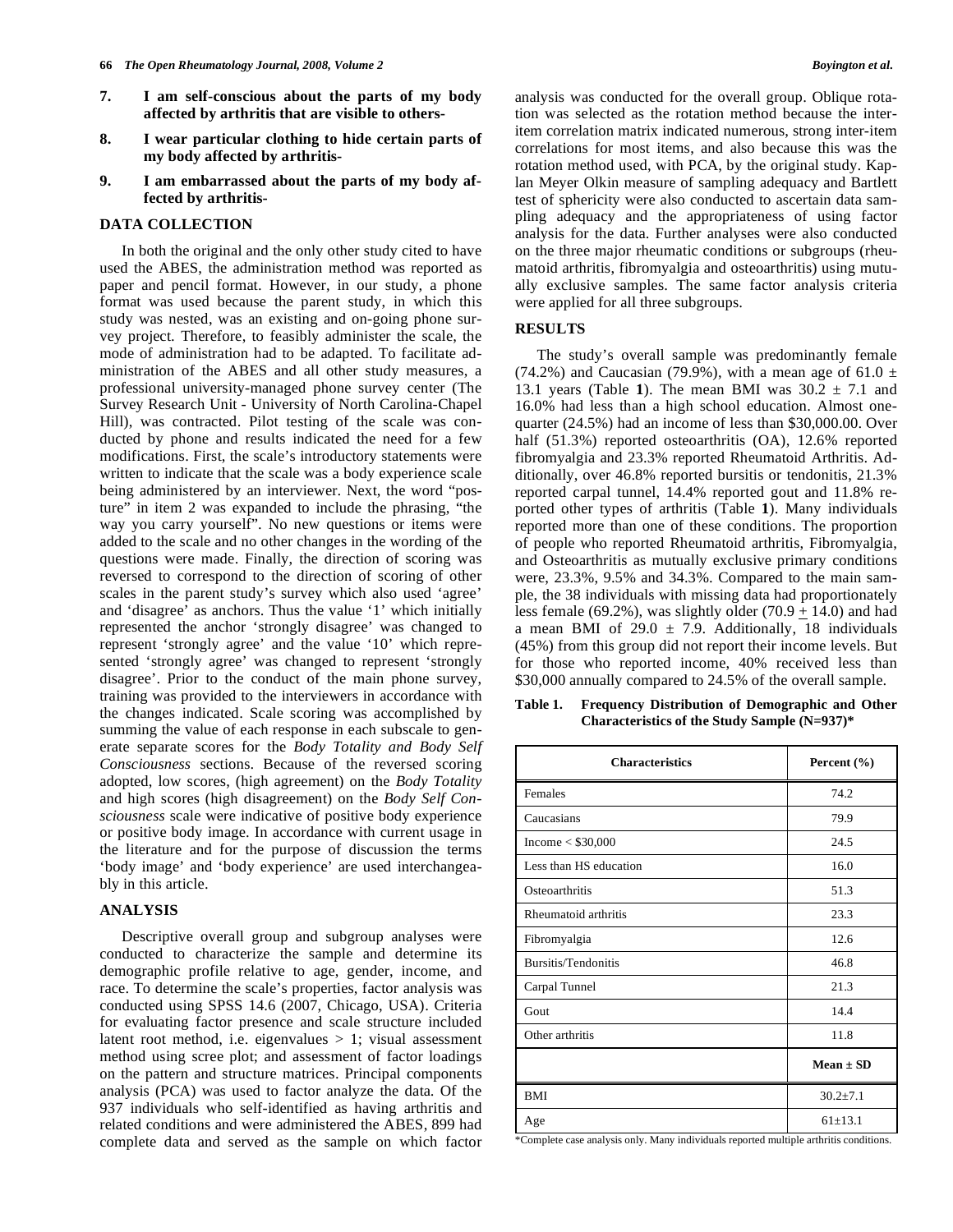#### **Overall Group's Factor Analyses Findings**

 Correlation matrices from the factor analysis of the data of the 899, indicated that all but 2 of the inter-item correlations were significant ( $p < 0.05$ ). Kaiser Meyer Olkin measure of sampling adequacy for the dataset was  $= 0.77$ ; and Bartlett's test of sphericity was significant at  $p < 0.001$  (Table **2**). Initial principal components analysis with direct oblimin rotation indicated a three-factor structure, the first of which contained 4 items, (#1-4). Factors 2 and 3 contained three items, (#7-9), and two items, (#5 and 6), respectively. Evaluation of the structure matrix revealed the item loadings for factor 1 ranged between 0.81-0.84, for factor 2, between 0.80-0.91, and for each of the two items in factor 3, 0.83 and 0.82 respectively (Table **3**). The two items in factor 3 did not load above 0.24 on either factor 1 or 2. The alpha coefficients ( $\alpha$ ) for the three factors identified were:  $\alpha = 0.84$  (factor 1),  $\alpha = 0.85$  (factor 2), and  $\alpha = 0.53$  (factor 3). The total variance explained by this three-factor structure was 72% (Table **4**). Examination of the scree plot (Fig. **1**) also indicated a three-factor structure. The component correlation matrix indicated negligible correlation between factor 3 and the other 2 factors (Table **5**).

 Following the initial analysis an attempt was made to force the two items in factor 3 into a two-factor model to conform to the findings of the original study. This resulted in reduced alphas for the resulting two factors, (subscales), and an overall reduction in the scale variance from 72% to

**Table 2. KMO and Bartlett's Test Statistics of 3-Factor Structure of the Overall Sample** 

| Kaiser-Meyer-Olkin Measure of Sampling Adequacy | .77     |
|-------------------------------------------------|---------|
| <b>Bartlett's Test of Sphericity</b>            |         |
| Approx. Chi-Square                              | 3041.57 |
| df                                              | 36      |
| Sig.                                            | .000    |

57.6%. Thus comparing the findings of the two analyses, the three-factor structure explained more variance and was therefore accepted as valid for this data.

# **Subgroup Factor Analyses Findings**

 The sample of people who had RA as the primary diagnosis was 219. Factor analysis of their data revealed a three factor structure with loadings of 0.83 to 0.88 for factor 1(4 items) 0.77 to 0.92 for factor 2 (3 items) and -0.78 to -0.83 for factor 3 (2 items). For the 89 people with fibromyalgia as the primary diagnosis, the same three-factor structure was also evidenced, however the directions for items in factor three were positive instead of negative. Loadings for factor 1 were 0.69 to 0.84 (4 items), factor 2, 0.87 to 0.91(3 items) and factor 3, 0.84 and 0.88 (2 items). Similarly, for the 322 people who had OA as their primary diagnosis factor



### **Fig. (1).** Scree plot of 3-factor structure of the overall sample.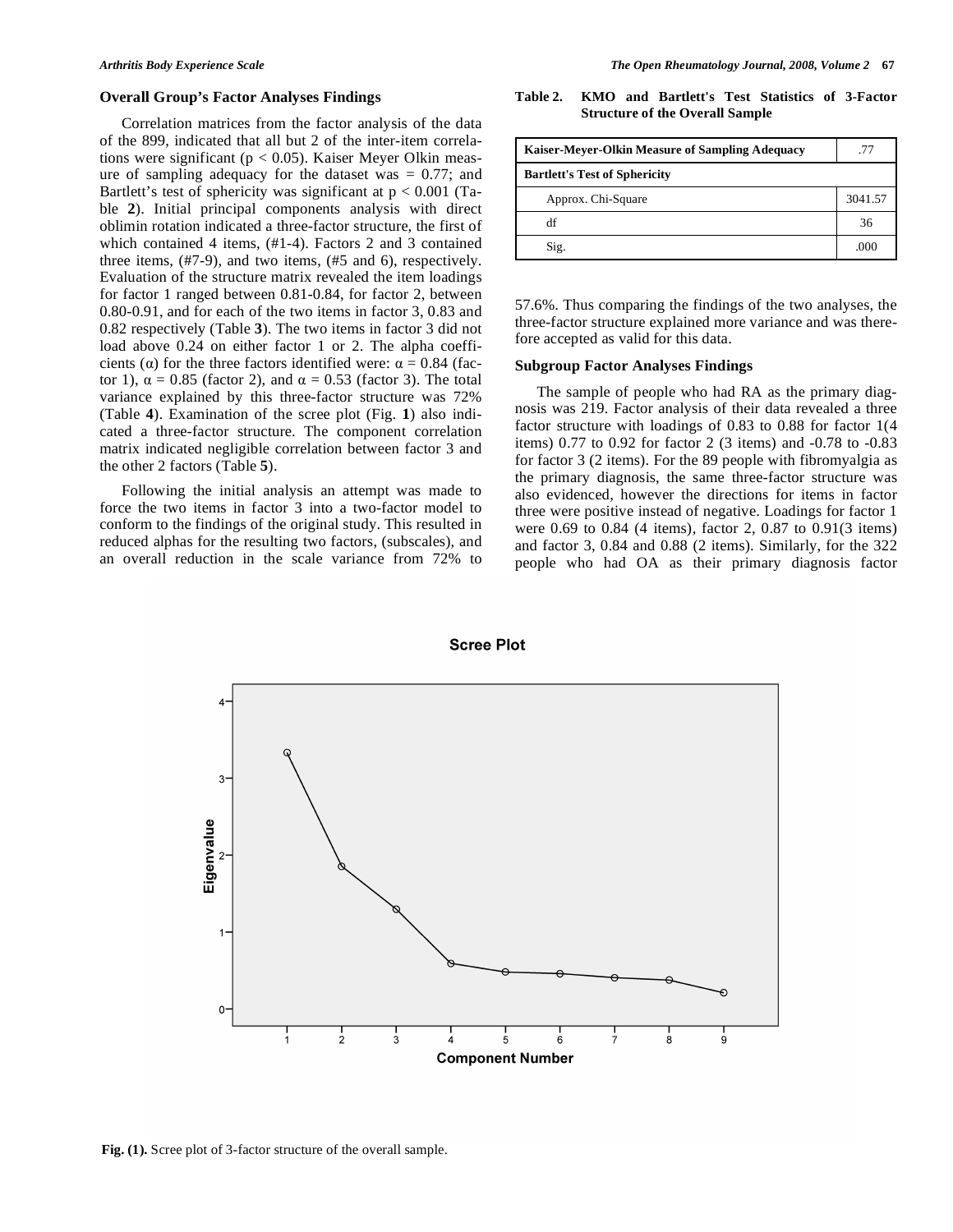**Table 3. Structure Matrix of the 3-Factor ABES Scale of the Overall Sample** 

| <b>Items</b>                                                                                             | <b>Components</b> |              |         |
|----------------------------------------------------------------------------------------------------------|-------------------|--------------|---------|
|                                                                                                          | 1                 | $\mathbf{2}$ | 3       |
| 1. I am happy with my body                                                                               | .839              | $-233$       | .042    |
| 2. I am happy with my posture                                                                            | .813              | $-.280$      | .062    |
| 3. I am happy with the way I walk                                                                        | .820              | $-329$       | .066    |
| 4. My body is physically attractive                                                                      | .814              | $-125$       | .033    |
| 5. I am self-conscious about the parts of<br>my body affected by arthritis that are<br>visible to others | .189              | $-061$       | .825    |
| 6. I am concerned with the physical<br>fitness of my body-                                               | $-.096$           | .238         | .821    |
| 7. I am self-conscious about my body                                                                     | $-.208$           | .803         | .257    |
| 8. I wear particular clothing to hide.<br>certain parts of my body affected by<br>arthritis              | $-.248$           | .907         | $-.009$ |
| 9. I am embarrassed about the parts of<br>my body affected by arthritis                                  | $-305$            | .904         | .031    |

Extraction Method: Principal Component Analysis. Rotation Method: Oblimin with Kaiser Normalization. Bold Numbers Indicate Items' High Loadings.

**Table 4. Factor Loadings and Total Variance for 3-Factor Model of the Overall Sample (Total Variance Explained)** 

| Component | <b>Extraction Sums of Squared Loadings</b> |               |              | <b>Rotation</b> |
|-----------|--------------------------------------------|---------------|--------------|-----------------|
|           | <b>Total</b>                               | % of Variance | Cumulative % | <b>Total</b>    |
|           | 3.33                                       | 37.03         | 37.03        | 2.94            |
|           | 1.85                                       | 20.58         | 57.61        | 2.60            |
|           | 1.30                                       | 14.40         | 72.00        | 1.43            |

Extraction Method: Principal Component Analysis.

**Table 5. Component Correlation Matrix of the 3-Factor Structure of the Overall Sample** 

| Component |         |         |       |
|-----------|---------|---------|-------|
|           | 1.000   | $-.289$ | .059  |
|           | $-.289$ | 1.000   | .096  |
|           | .059    | .096    | 1.000 |

Extraction Method: Principal Component Analysis. Rotation Method: Oblimin with Kaiser Normalization.

analysis of their data also revealed a three factor structure with the same number of items as observed as in the RA and FM data. Again the direction of the loadings for the two items in factor 3 was positive as opposed to negative as observed in the data for RA. Specifically for the OA data, factor 1 had loadings between 0.82 to 83 (4 items), factor 2 had loadings between 0.81 to 0.91(3 items) and factor 3 had loadings of 0.83 for each of its two items. The total variance explained by the three factors for the data from the three samples, was 74.7%, 72.2% and 72.5% for RA, OA and FM, respectively. Hence the factor structure, loadings and variance explained in the subgroup analyses were similar to that of the overall sample. Analyses for other rheumatic conditions were prohibited by small sample sizes.

 Noting the posited relationship between obesity and arthritis, correlation analyses were conducted for BMI and arthritis status. The mean BMI for of the three primary conditions were similar to that of the overall group. Specially, for OA, BMI =  $29.92 \pm 7.03$ ; RA, BMI =  $30.23 \pm 7.70$  and FM, BMI =  $30.81 \pm 8.02$ . These means were not significantly different. Additionally, correlation of BMI with arthritis status indicated no significant relationship for any of the three primary conditions. Correlation statistics and p values for each were: RA,  $r = 0.01$ ,  $p = 0.74$ ; OA,  $r = 0.03$ ,  $p = 0.39$ ; and FM  $r = 0.03$ ,  $p = 0.42$ . Finally, the relationship between BMI and each of the items in the ABES was also examined and statistically significant correlations were evident for all  $(p < 0.05)$  except for item # 5, p = 0.39.

# **DISCUSSION**

 This study purposed to confirm the factor structure of a slightly modified version of the ABES in a U.S sample of people with arthritis and related conditions. Compared to the original UK study's findings of two factor structure, this study observed a three-factor structure. The two factors of the original ABES were titled the *Body Totality* and *Body Self Consciousness subscales*. The α coefficient presented for the *Body Totality* subscale, which included the first 5 questions, was  $= 0.72$  and the  $\alpha$  coefficient for the *Body Self Consciousness*, which included the last 4 questions, was 0.84. The overall variance reported for these two factors (subscales) was 52%. For the total sample of 899, our study elicited a three-factor structure with  $\alpha$  coefficients of 0.84 (factor 1), 0.85 (factor 2) and 0.53 (factor 3) and a total variance of 72%. Similar findings were also evident in the subgroup analyses done for RA, OA and FM. The first factor produced by our findings for the overall group, contained items 1-4 in the ABES and essentially corresponds to the *Body Totality* subscale. However, it had a higher  $\alpha$  coefficient of 0.84. Similarly, our second factor which contained items 7-9, corresponds to the *Body Self Consciousness* subscale and it had an  $\alpha$  coefficient of 0.85. The third factor which emerged had two items, each of which had loadings  $\geq 0.82$  on the factor, and no loading higher than 0.24 on the other two factors. The loadings exhibited by the two items in the third factor indicated that these two items were tapping on a construct separate from those in factors 1 and 2. The specific questions tapped were: **item #5.** *I am concerned with the physical fitness of my body* **and item #6.** *I am self-conscious about my body***.** Given that item #5 consistently loaded higher than item #6 and was concerned with assessing physical fitness perception the third factor was labeled "*Body Physical Function" to reflect its tapping on physical fitness and selfconsciousness about physical fitness*. As stated we attempted to force the two items in factor 3 into a two-factor model similar to that evidenced by the original ABES, but this resulted in a reduction of the reliabilities of the factors (subscales) and a reduction in the overall variance to 57.6%. Combined with the findings from the correlation matrix, we conclude that the two items in factor 3 are salient to this scale but are tapping a construct different from those tapped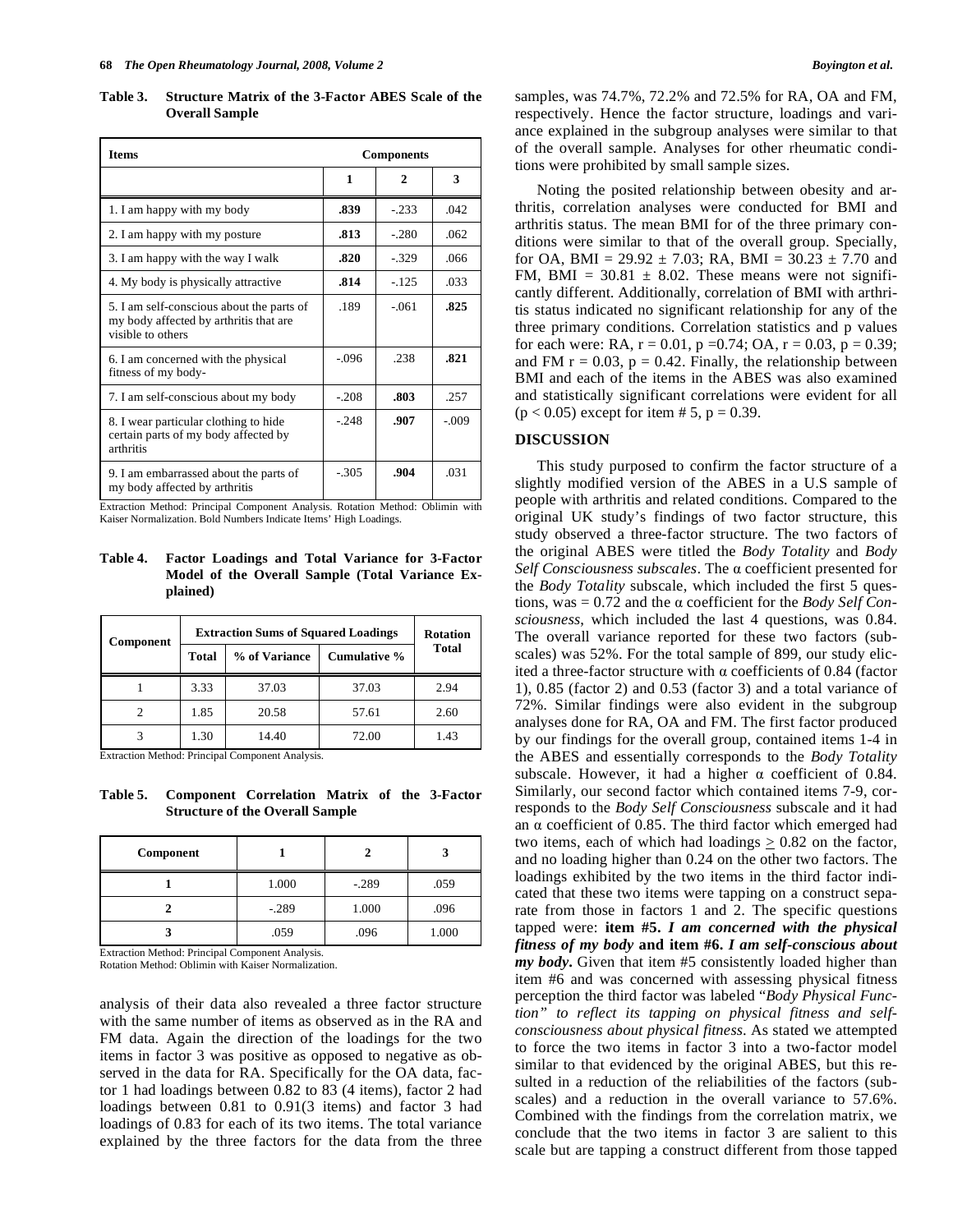by the other factors. Furthermore, the low reliability of 0.53 evidenced by factor 3 indicates that the two items are not completely reflecting the construct in factor 3 and thus addition of other relevant items are needed. Salient items for factor 3 could be determined through a review of the current literature, consultation with rheumatology experts and clinicians, and qualitative inquiry of people with arthritis.

 Compared to the original study, differences observed in this study could possibly be attributed to differences in the mode of administration. Whereas the original ABES was administered in a paper and pencil format, this study had to use a phone-interview format. We perceive that participants could have indicated different responses if they had had the option to revisit previously answered questions on paper or could see all of their responses as a whole. Secondly, it is also possible that reversing the direction of the scoring may have been confusing for some participants and inadvertently led to the selection of values which were not reflective of their level of agreement on the items tested. Feedback on the scale's administration suggests that people generally associated the value '10' with "strongly agree", and when reversed as was done in this study, may have caused some difficulty. However the similarity in item distribution and loadings evidenced by this data as compared to the original study suggest that mis-selection was not a problem.

 For both the original and the current study, the percent of women (78% *vs* 79.9%) and the mean age (59.0 and 61.0 years old) were similar. However, there were also several dissimilarities which could account for the observed differences. First, the original study included 119 people with the following distribution of arthritis types: Rheumatoid Arthritis (24%), Osteoarthritis (35%), ankylosing spondylitis (8%) and other arthritis (osteoporosis, back pain, psoriatic arthritis, etc (33%)). Our study had a comparatively larger sample of respondents (899), was more racially diverse ((17% minorities *vs* 2%) (3% of the people did not report race)), and had larger proportions of people with various types of arthritis and arthritis related conditions (Table **1**). Comparatively speaking, the largeness and heterogeneity of our sample provides more robust information about the psychometrics, performance and dimensionality of the ABES in people with arthritis and related conditions in the US. However, further investigations are needed to confirm the factor structure in other populations with arthritis and other rheumatic diseases.

 An issue of interest to the construct being measured by this scale is the fact that both studies had a large percentage of women. It is reported that women are generally more conscious about their body image [10]. Therefore, it is possible that for this group, where a high proportion of women over 40 were present, body self-consciousness due to mid-life weight gain may have been present. However, correlation analyses indicated no significant findings between BMI and arthritis status for the overall group or the subgroups examined. Significant correlations for BMI and all but one of the ABES items were however observed. This suggests that BMI is related to all but one of the specific questions in the ABES but not to arthritis status. Given the relationship between obesity and arthritis, this observation is significant especially in light of the fact that this primarily Caucasian, female sample had a mean age of 61, an overall BMI of 30 (obese), and obesity is associated with body image dissatisfaction [7, 8,

10]. Further clarification of the interaction between obesity and these conditions is needed to justify the use of this scale exclusively for the assessment of body image in these populations.

 One potential limitation of this study is that disease status was self-reported and therefore could not be confirmed. It is possible that this could have limited the validity of the findings. However, we feel that this is not the case and does not affect the outcomes since we used a nationally validated survey questionnaire (BRFSS-arthritis module) to assess disease status. In addition, affirmative responses of current disease status were further validated in the survey by having participants specify the type of condition they had. Thus participants were less likely to make up their disease status.

 Another possible limitation of the findings from this study is the inclusion of people with fibromyalgia. Fibromyalgia is technically not a type of arthritis. However, it is classified as a rheumatic condition because of the similarity of its symptoms to arthritis. With respect to this study, the ascertainment of arthritis status was done by the use of a nationally validated instrument which included fibromyalgia as one of the response options, and so our study also included fibromyalgia as a related condition. It is possible that a significant proportion of people with fibromyalgia may have had body image issues related to indirect, disease-related causes of body changes such as weight gain due to inactivity or to certain medications used [19], and this could have influenced their body experiences. Analysis of the data for fibromyalgia participants did not show a difference in the factor structure when compared to the overall group's findings. This suggests that their body image, though not resulting from overt physical damage due to disease activity, for example joint damage, is yet still similar to that of other arthritis populations. We however, did not assess whether people with fibromyalgia were currently taking medications associated with weight gain or had experienced weight gain due to inactivity. We however, believe that valuable information was gained from including this condition, because it is characterized by much of the same features of pain, activity limitations and subsequent weight gain which affect body image in people with arthritis. We therefore perceive that the inclusion of people with fibromyalgia provides further information on the utility of the ABES for other rheumatic conditions which do not have overt and direct diseaseinduced body changes. Our findings also indicated that though the RA sample evidenced the same factor structure as the other subgroups and the overall group, the direction of the loadings in factor 3 was different. This difference in direction suggests that testing in other groups with specific types of arthritis and rheumatic conditions that affect body image is warranted specifically so that similarities in aspects of body image manifested in people with different causes of body changes and types of arthritis can be ascertained.

# **CONCLUSION**

 In this paper, we present the first analysis and psychometrics of an arthritis-specific body image instrument, the ABES, in a U.S population. Our study found differences in the factor structure of the scale as compared to the original study and suggests that further testing to ascertain performance in different arthritis and arthritis-related populations be